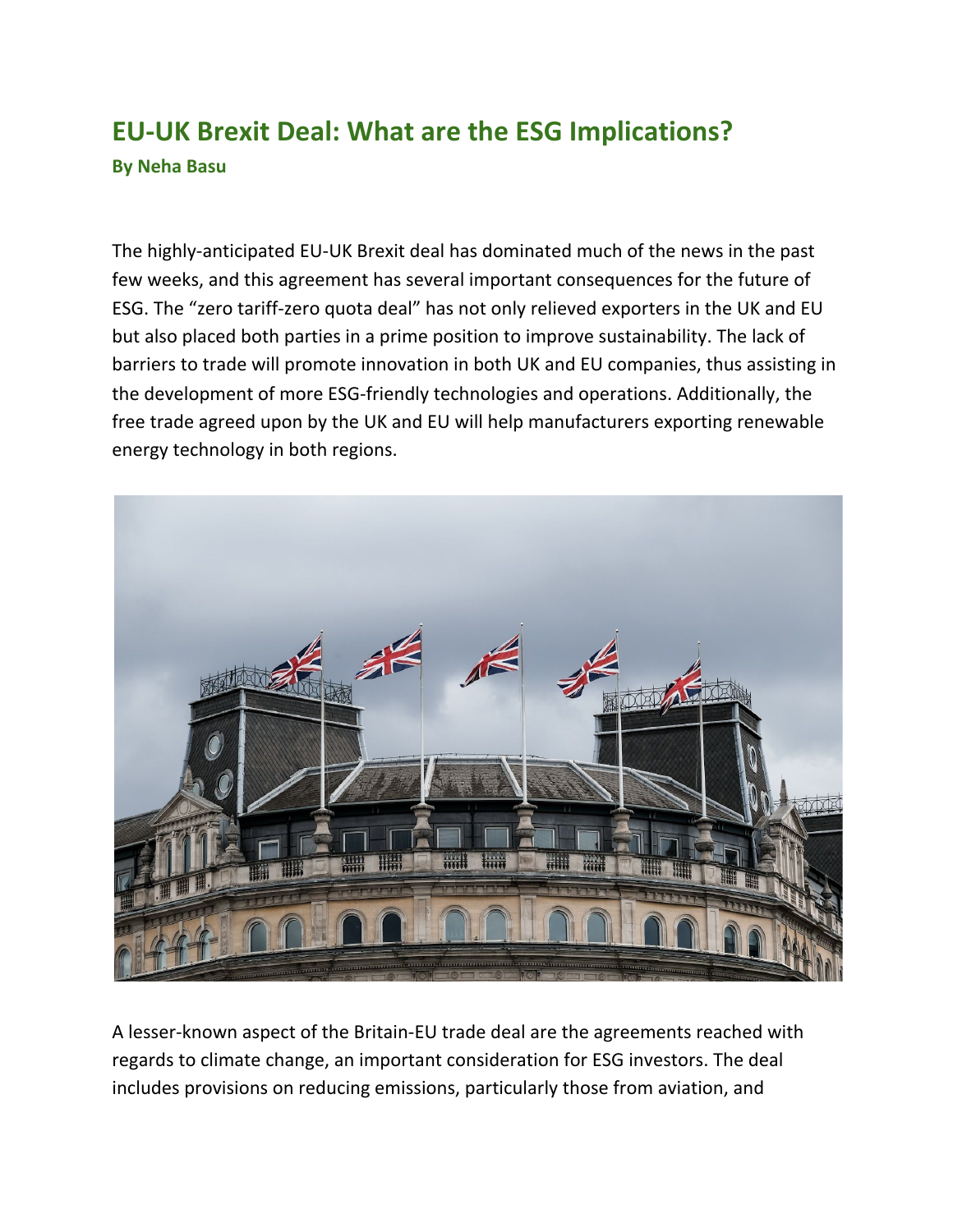instituting carbon pricing. Carbon pricing, which assigns a monetary price to carbon emissions to incentivize investments in carbon-free technology, has already been implemented domestically in the EU. The Brexit deal affirms that the UK will be developing its own carbon trading system, which will be 5% tighter than the corresponding EU emissions trading system (ETS) to help meet the country's goal for carbon neutrality by 2050. Although the two carbon systems are currently separate, they may be joined under one jurisdiction in the future depending on the outcomes of future negotiations.

The EU has recently implemented a carbon border tax, which effectively places imports under the domestic carbon-pricing system, to help European companies remain competitive in the global market. The carbon border tax is intended to prevent the outsourcing of carbon-intensive production to countries with lower emissions standards, an issue known as "carbon leakage." Since the UK has already reached a carbon pricing agreement with the EU in the Brexit deal, it is likely that the UK will be exempt from this carbon border tax, and the UK itself may implement a similar carbon border tax in the future.

Although the exact wording of the Brexit deal has not yet been released, EU Commission President Ursula von der Leyen has confirmed cooperation with the UK "in all areas of mutual interest, for example in the fields of climate change [and] energy." Both the UK and EU seem to share an interest in developing the North Sea as a renewable energy hub and worldwide center for offshore wind energy. An EU Commission document has also stated that both parties reached agreements on trading arrangements over interconnectors to ensure the security of energy for the UK and EU. Additionally, this document included that the deal will be suspended if either side violates the Paris Climate Agreement, an international treaty outlining plans for the mitigation of climate change.

## **Read More:**

- [https://www.cnbc.com/2020/12/28/uk-lawmakers-approve-brexit-trade-deal.ht](https://www.cnbc.com/2020/12/28/uk-lawmakers-approve-brexit-trade-deal.html) [ml](https://www.cnbc.com/2020/12/28/uk-lawmakers-approve-brexit-trade-deal.html)
- [https://www.theguardian.com/politics/2020/dec/28/brexit-experts-verdict-uk-eu](https://www.theguardian.com/politics/2020/dec/28/brexit-experts-verdict-uk-eu-trade-deal-details-visas) [-trade-deal-details-visas](https://www.theguardian.com/politics/2020/dec/28/brexit-experts-verdict-uk-eu-trade-deal-details-visas)